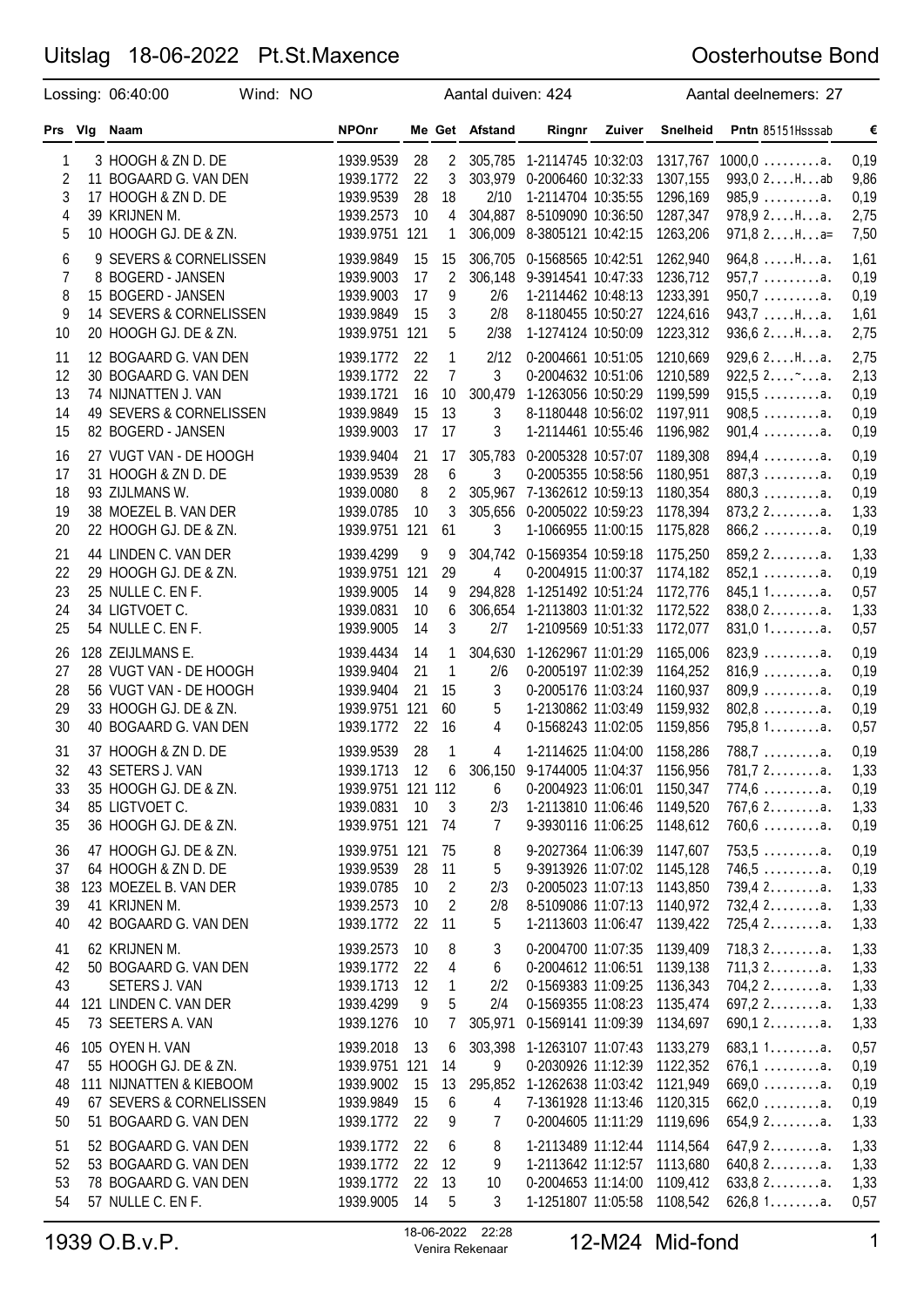## Uitslag 18-06-2022 Pt.St.Maxence

#### Oosterhoutse Bond

| 55<br>60 HOOGH GJ. DE & ZN.<br>1939.9751 121<br>- 72<br>0-2030881 11:16:08<br>1108,194<br>$619,7$ a.<br>10<br>0,19<br>0,19<br>56<br>58 VUGT VAN - DE HOOGH<br>1939.9404<br>21<br>16<br>0-2005162 11:16:28<br>1106,065<br>$612,7 \ldots \ldots \ldots$ a.<br>4<br>57<br>11<br>1097,878<br>$605, 6$ a.<br>0,19<br>90 NULLE C. EN F.<br>1939.9005<br>14<br>4<br>1-2109583 11:08:33<br>58<br>21<br>5<br>5<br>1094,518<br>$598,6$ a.<br>92 VUGT VAN - DE HOOGH<br>1939.9404<br>0-2005173 11:19:23<br>0,19<br>59<br>3<br>1<br>$591,52$ a.<br>TESKE T.<br>1939.1675<br>306,072<br>9-3914171 11:19:41<br>1094,351<br>1,33<br>60<br>61 HOOGH GJ. DE & ZN.<br>584,5a.<br>1939.9751 121<br>62<br>1-2114030 11:19:49<br>1093,607<br>0,19<br>11<br>$577,5$ a.<br>63 HOOGH GJ. DE & ZN.<br>0-2030945 11:19:58<br>1093,021<br>0,19<br>61<br>1939.9751 121<br>95<br>12<br>4<br>62<br>1939.2573<br>1<br>1092,458<br>$570,42$ a.<br>0,76<br>81 KRIJNEN M.<br>10<br>0-2005036 11:19:05<br>63<br>66 HOOGH GJ. DE & ZN.<br>1939.9751 121<br>1089,648<br>$563,4$ a.<br>0,19<br>18<br>13<br>0-2030949 11:20:50<br>64<br>77 HOOGH & ZN D. DE<br>28<br>20<br>6<br>9-3913934 11:20:45<br>1089,180<br>$556,3$ a.<br>1939.9539<br>0,19<br>65<br>76 BROEKHOVEN P.<br>11<br>1-1262774 11:22:28<br>1088,857<br>$549,3$<br>1939.0842<br>7<br>307,566<br>0,19<br>66<br>68 HOOGH GJ. DE & ZN.<br>1939.9751 121<br>81<br>14<br>9-3917793 11:21:15<br>1088,033<br>$542,3$ a.<br>0,19<br>67<br>89 SEVERS & CORNELISSEN<br>15<br>5<br>0-2006481 11:22:35<br>1085,361<br>$535, 2 \ldots \ldots \ldots$ a.<br>0,19<br>1939.9849<br>10<br>68<br>69 HOOGH GJ. DE & ZN.<br>0-2032526 11:22:34<br>1082,963<br>$528, 2 \ldots \ldots \ldots$ a.<br>0,19<br>1939.9751 121 100<br>15<br>69<br>70 HOOGH GJ. DE & ZN.<br>1-2130870 11:22:40<br>1939.9751 121<br>- 70<br>16<br>1082,580<br>$521,1$ a.<br>0,19<br>70<br>71 HOOGH GJ. DE & ZN.<br>1939.9751 121<br>8-3805037 11:22:49<br>17<br>17<br>1082,006<br>$514,1$ a.<br>0,19<br>1081,496<br>$507,0$ a.<br>0,19<br>71<br>72 HOOGH GJ. DE & ZN.<br>1939.9751 121<br>64<br>18<br>1-2114048 11:22:57<br>$500,01$ a.<br>72<br>75 HOOGH GJ. DE & ZN.<br>1939.9751 121<br>3<br>8-3805080 11:23:17<br>1080,230<br>0,57<br>19<br>493,0 1a.<br>73<br>83 SEETERS A. VAN<br>6<br>0-1569146 11:23:37<br>1078,819<br>0,57<br>1939.1276<br>10<br>2/3<br>74<br>104 NIJNATTEN J. VAN<br>2<br>2/3<br>0-2005138 11:18:44<br>1078,018<br>$485,9$ a.<br>1939.1721<br>16<br>0,19<br>79 HOOGH GJ. DE & ZN.<br>1939.9751 121<br>0-1751962 11:24:55<br>1074,031<br>$478,9$<br>75<br>87<br>20<br>0,19<br>$471,8$ a.<br>8<br>9-1743224 11:26:42<br>1072,780<br>0,19<br>140 BROEKHOVEN P.<br>1939.0842<br>11<br>2/3<br>76<br>28<br>$\overline{7}$<br>$\overline{7}$<br>$464,8$ a.<br>117 HOOGH & ZN D. DE<br>1-2114670 11:25:12<br>1072,185<br>0,19<br>77<br>1939.9539<br>78<br>22<br>11<br>1-2114488 11:23:37<br>1071,795<br>457,71a.<br>94 BOGAARD G. VAN DEN<br>1939.1772<br>14<br>0,57<br>79<br>82<br>21<br>1-2130852 11:25:59<br>$450,7$ a.<br>86 HOOGH GJ. DE & ZN.<br>1939.9751 121<br>1070,025<br>0,19<br>80<br>102 CARON E.<br>1939.4647<br>12<br>11<br>306,993<br>0-2004335 11:27:00<br>1069,662<br>443,7 1a.<br>0,57<br>0,38<br>9<br>5<br>436,61a.<br>81<br>99 KRIJNEN M.<br>1939.2573<br>10<br>1-1262860 11:25:08<br>1069,278<br>82<br>7<br>4<br>1-2114543 11:27:03<br>1066,532<br>$429,6$<br>91 BOGERD - JANSEN<br>1939.9003<br>17<br>0,19<br>83<br>SEETERS A. VAN<br>1<br>9-1743594 11:27:39<br>1063,693<br>422,5a.<br>1939.1276<br>10<br>3<br>0,19<br>84<br>5<br>1<br>96 VUGT A. VAN<br>1939.3251<br>306,451<br>0-1568128 11:28:15<br>1063,166<br>415,5a.<br>0,19<br>85<br>LIGTVOET C.<br>10<br>9<br>3<br>1-1262893 11:30:04<br>$408,5$ a.<br>1939.0831<br>1057,183<br>0,19<br>$401.4 \ldots \ldots a.$<br>87 HOOGH GJ. DE & ZN.<br>0,19<br>86<br>1939.9751 121 84<br>22<br>0-2004181 11:30:15<br>1054,296<br>87<br>88 HOOGH GJ. DE & ZN.<br>1939.9751 121 107<br>23<br>1-2114025 11:30:31<br>1053,334<br>$394,4$ a.<br>0,19<br>$387,3$ a.<br>88<br>95 HOOGH GJ. DE & ZN.<br>1939.9751 121 80<br>1-2114066 11:30:38 1052,905<br>0,19<br>24<br>107 SEVERS & CORNELISSEN<br>0-1568567 11:31:18 1052,884<br>1939.9849<br>15<br>$380,3 \ldots \ldots a.$<br>0,19<br>89<br>9<br>6<br>$373,2$ a.<br>98 NULLE C. EN F.<br>5<br>8-1168067 11:20:09<br>1052,418<br>90<br>1939.9005<br>14<br>2<br>0,19<br>130 BOGERD - JANSEN<br>$366, 2 \ldots \ldots \ldots$ a.<br>1939.9003<br>5<br>1-2114529 11:31:00<br>1052,055<br>0,19<br>91<br>17<br>3<br>92<br>7-1362694 11:30:42<br>1051,908<br>$359,2$ a.<br>0,19<br>VUGT VAN - DE HOOGH<br>1939.9404<br>21<br>20<br>6<br>8<br>$352,1$ a.<br>93<br>113 ZIJLMANS W.<br>1939.0080<br>3<br>8-3809812 11:30:54<br>1051,796<br>0,19<br>2/3<br>$345,1$ a.<br>94<br>BOGAARD G. VAN DEN<br>1939.1772<br>22<br>8<br>12<br>1-2113630 11:29:06<br>1051,466<br>0,19<br>1-2130855 11:31:19<br>$338,0$ a.<br>95<br>97 HOOGH GJ. DE & ZN.<br>1939.9751 121<br>92<br>25<br>1050,435<br>0,19<br>114 VUGT A. VAN<br>$331,0$ a.<br>0,19<br>1939.3251<br>5<br>2<br>2/4<br>9-1743755 11:31:46<br>1050,351<br>96<br>103 HOOGH GJ. DE & ZN.<br>8-3832816 11:31:21<br>1050,315<br>$323,9$<br>0,19<br>97<br>1939.9751 121<br>34<br>26<br>$316.9 \ldots \ldots a.$<br>106 NULLE C. EN F.<br>9-3932440 11:20:57<br>98<br>1939.9005<br>14<br>7<br>6<br>1049,421<br>0,19<br>$309,9$<br>100 KRIJNEN M.<br>5<br>99<br>1939.2573<br>10<br>6<br>1-2113694 11:30:34<br>1049,283<br>0,19<br>131 KRIJNEN M.<br>7<br>1-2113695 11:30:41<br>$302,8$ a.<br>100<br>1939.2573<br>10<br>7<br>1048,862<br>0,19<br>$295,8$ a.<br>129 EMMERIK COMB.<br>0-2000931 11:26:28<br>1048,534<br>0,19<br>1939.9001<br>6<br>1<br>300,370<br>101<br>$\overline{7}$<br>$288,7 \ldots \ldots a.$<br>102 115 CARON E.<br>1939.4647<br>12<br>2/5<br>8-3804624 11:32:55<br>1048,056<br>0,19<br>$281,7$ a.<br>103<br>108 HOOGH GJ. DE & ZN.<br>1939.9751 121<br>63<br>27<br>1-6093180 11:32:06<br>1047,619<br>0,19<br>$274,6$ a.<br>104<br>NIJNATTEN J. VAN<br>1939.1721<br>11<br>3<br>0-2005123 11:27:38<br>1044,661<br>0,19<br>16<br>$267,6$ a.<br>105<br>112 OYEN H. VAN<br>1939.2018<br>13<br>11<br>9-3914566 11:30:51<br>1043,142<br>0,19<br>2/3<br>$260,6$ =<br>NULLE C. EN F.<br>9-3929579 11:22:42<br>1042,924<br>106<br>1939.9005<br>13<br>7<br>0,19<br>14<br>107 124 SEVERS & CORNELISSEN<br>7<br>8-1192050 11:34:40<br>$253,5$<br>1939.9849<br>15<br>1040,854<br>0,00<br>4<br>$246,5$<br>108 109 HOOGH GJ. DE & ZN.<br>1-2114059 11:34:52<br>1037,795<br>1939.9751 121 52<br>28<br>0,00<br>110 HOOGH GJ. DE & ZN.<br>1939.9751 121 103<br>29<br>$239,4$<br>1-2114014 11:34:55<br>1037,619<br>0,00<br>109 |  | Prs Vig Naam | <b>NPOnr</b> |  | Me Get Afstand | Ringnr Zuiver | Snelheid | Pntn 85151Hsssab | € |
|-------------------------------------------------------------------------------------------------------------------------------------------------------------------------------------------------------------------------------------------------------------------------------------------------------------------------------------------------------------------------------------------------------------------------------------------------------------------------------------------------------------------------------------------------------------------------------------------------------------------------------------------------------------------------------------------------------------------------------------------------------------------------------------------------------------------------------------------------------------------------------------------------------------------------------------------------------------------------------------------------------------------------------------------------------------------------------------------------------------------------------------------------------------------------------------------------------------------------------------------------------------------------------------------------------------------------------------------------------------------------------------------------------------------------------------------------------------------------------------------------------------------------------------------------------------------------------------------------------------------------------------------------------------------------------------------------------------------------------------------------------------------------------------------------------------------------------------------------------------------------------------------------------------------------------------------------------------------------------------------------------------------------------------------------------------------------------------------------------------------------------------------------------------------------------------------------------------------------------------------------------------------------------------------------------------------------------------------------------------------------------------------------------------------------------------------------------------------------------------------------------------------------------------------------------------------------------------------------------------------------------------------------------------------------------------------------------------------------------------------------------------------------------------------------------------------------------------------------------------------------------------------------------------------------------------------------------------------------------------------------------------------------------------------------------------------------------------------------------------------------------------------------------------------------------------------------------------------------------------------------------------------------------------------------------------------------------------------------------------------------------------------------------------------------------------------------------------------------------------------------------------------------------------------------------------------------------------------------------------------------------------------------------------------------------------------------------------------------------------------------------------------------------------------------------------------------------------------------------------------------------------------------------------------------------------------------------------------------------------------------------------------------------------------------------------------------------------------------------------------------------------------------------------------------------------------------------------------------------------------------------------------------------------------------------------------------------------------------------------------------------------------------------------------------------------------------------------------------------------------------------------------------------------------------------------------------------------------------------------------------------------------------------------------------------------------------------------------------------------------------------------------------------------------------------------------------------------------------------------------------------------------------------------------------------------------------------------------------------------------------------------------------------------------------------------------------------------------------------------------------------------------------------------------------------------------------------------------------------------------------------------------------------------------------------------------------------------------------------------------------------------------------------------------------------------------------------------------------------------------------------------------------------------------------------------------------------------------------------------------------------------------------------------------------------------------------------------------------------------------------------------------------------------------------------------------------------------------------------------------------------------------------------------------------------------------------------------------------------------------------------------------------------------------------------------------------------------------------------------------------------------------------------------------------------------------------------------------------------------------------------------------------------------------------------------------------------------------------------------------------------------------------------------------------------------------------------------------------------------------------------------------------------------------------------------------------------------------------------------------------------------------------------------------------------|--|--------------|--------------|--|----------------|---------------|----------|------------------|---|
|                                                                                                                                                                                                                                                                                                                                                                                                                                                                                                                                                                                                                                                                                                                                                                                                                                                                                                                                                                                                                                                                                                                                                                                                                                                                                                                                                                                                                                                                                                                                                                                                                                                                                                                                                                                                                                                                                                                                                                                                                                                                                                                                                                                                                                                                                                                                                                                                                                                                                                                                                                                                                                                                                                                                                                                                                                                                                                                                                                                                                                                                                                                                                                                                                                                                                                                                                                                                                                                                                                                                                                                                                                                                                                                                                                                                                                                                                                                                                                                                                                                                                                                                                                                                                                                                                                                                                                                                                                                                                                                                                                                                                                                                                                                                                                                                                                                                                                                                                                                                                                                                                                                                                                                                                                                                                                                                                                                                                                                                                                                                                                                                                                                                                                                                                                                                                                                                                                                                                                                                                                                                                                                                                                                                                                                                                                                                                                                                                                                                                                                                                                                                                                                                               |  |              |              |  |                |               |          |                  |   |
|                                                                                                                                                                                                                                                                                                                                                                                                                                                                                                                                                                                                                                                                                                                                                                                                                                                                                                                                                                                                                                                                                                                                                                                                                                                                                                                                                                                                                                                                                                                                                                                                                                                                                                                                                                                                                                                                                                                                                                                                                                                                                                                                                                                                                                                                                                                                                                                                                                                                                                                                                                                                                                                                                                                                                                                                                                                                                                                                                                                                                                                                                                                                                                                                                                                                                                                                                                                                                                                                                                                                                                                                                                                                                                                                                                                                                                                                                                                                                                                                                                                                                                                                                                                                                                                                                                                                                                                                                                                                                                                                                                                                                                                                                                                                                                                                                                                                                                                                                                                                                                                                                                                                                                                                                                                                                                                                                                                                                                                                                                                                                                                                                                                                                                                                                                                                                                                                                                                                                                                                                                                                                                                                                                                                                                                                                                                                                                                                                                                                                                                                                                                                                                                                               |  |              |              |  |                |               |          |                  |   |
|                                                                                                                                                                                                                                                                                                                                                                                                                                                                                                                                                                                                                                                                                                                                                                                                                                                                                                                                                                                                                                                                                                                                                                                                                                                                                                                                                                                                                                                                                                                                                                                                                                                                                                                                                                                                                                                                                                                                                                                                                                                                                                                                                                                                                                                                                                                                                                                                                                                                                                                                                                                                                                                                                                                                                                                                                                                                                                                                                                                                                                                                                                                                                                                                                                                                                                                                                                                                                                                                                                                                                                                                                                                                                                                                                                                                                                                                                                                                                                                                                                                                                                                                                                                                                                                                                                                                                                                                                                                                                                                                                                                                                                                                                                                                                                                                                                                                                                                                                                                                                                                                                                                                                                                                                                                                                                                                                                                                                                                                                                                                                                                                                                                                                                                                                                                                                                                                                                                                                                                                                                                                                                                                                                                                                                                                                                                                                                                                                                                                                                                                                                                                                                                                               |  |              |              |  |                |               |          |                  |   |
|                                                                                                                                                                                                                                                                                                                                                                                                                                                                                                                                                                                                                                                                                                                                                                                                                                                                                                                                                                                                                                                                                                                                                                                                                                                                                                                                                                                                                                                                                                                                                                                                                                                                                                                                                                                                                                                                                                                                                                                                                                                                                                                                                                                                                                                                                                                                                                                                                                                                                                                                                                                                                                                                                                                                                                                                                                                                                                                                                                                                                                                                                                                                                                                                                                                                                                                                                                                                                                                                                                                                                                                                                                                                                                                                                                                                                                                                                                                                                                                                                                                                                                                                                                                                                                                                                                                                                                                                                                                                                                                                                                                                                                                                                                                                                                                                                                                                                                                                                                                                                                                                                                                                                                                                                                                                                                                                                                                                                                                                                                                                                                                                                                                                                                                                                                                                                                                                                                                                                                                                                                                                                                                                                                                                                                                                                                                                                                                                                                                                                                                                                                                                                                                                               |  |              |              |  |                |               |          |                  |   |
|                                                                                                                                                                                                                                                                                                                                                                                                                                                                                                                                                                                                                                                                                                                                                                                                                                                                                                                                                                                                                                                                                                                                                                                                                                                                                                                                                                                                                                                                                                                                                                                                                                                                                                                                                                                                                                                                                                                                                                                                                                                                                                                                                                                                                                                                                                                                                                                                                                                                                                                                                                                                                                                                                                                                                                                                                                                                                                                                                                                                                                                                                                                                                                                                                                                                                                                                                                                                                                                                                                                                                                                                                                                                                                                                                                                                                                                                                                                                                                                                                                                                                                                                                                                                                                                                                                                                                                                                                                                                                                                                                                                                                                                                                                                                                                                                                                                                                                                                                                                                                                                                                                                                                                                                                                                                                                                                                                                                                                                                                                                                                                                                                                                                                                                                                                                                                                                                                                                                                                                                                                                                                                                                                                                                                                                                                                                                                                                                                                                                                                                                                                                                                                                                               |  |              |              |  |                |               |          |                  |   |
|                                                                                                                                                                                                                                                                                                                                                                                                                                                                                                                                                                                                                                                                                                                                                                                                                                                                                                                                                                                                                                                                                                                                                                                                                                                                                                                                                                                                                                                                                                                                                                                                                                                                                                                                                                                                                                                                                                                                                                                                                                                                                                                                                                                                                                                                                                                                                                                                                                                                                                                                                                                                                                                                                                                                                                                                                                                                                                                                                                                                                                                                                                                                                                                                                                                                                                                                                                                                                                                                                                                                                                                                                                                                                                                                                                                                                                                                                                                                                                                                                                                                                                                                                                                                                                                                                                                                                                                                                                                                                                                                                                                                                                                                                                                                                                                                                                                                                                                                                                                                                                                                                                                                                                                                                                                                                                                                                                                                                                                                                                                                                                                                                                                                                                                                                                                                                                                                                                                                                                                                                                                                                                                                                                                                                                                                                                                                                                                                                                                                                                                                                                                                                                                                               |  |              |              |  |                |               |          |                  |   |
|                                                                                                                                                                                                                                                                                                                                                                                                                                                                                                                                                                                                                                                                                                                                                                                                                                                                                                                                                                                                                                                                                                                                                                                                                                                                                                                                                                                                                                                                                                                                                                                                                                                                                                                                                                                                                                                                                                                                                                                                                                                                                                                                                                                                                                                                                                                                                                                                                                                                                                                                                                                                                                                                                                                                                                                                                                                                                                                                                                                                                                                                                                                                                                                                                                                                                                                                                                                                                                                                                                                                                                                                                                                                                                                                                                                                                                                                                                                                                                                                                                                                                                                                                                                                                                                                                                                                                                                                                                                                                                                                                                                                                                                                                                                                                                                                                                                                                                                                                                                                                                                                                                                                                                                                                                                                                                                                                                                                                                                                                                                                                                                                                                                                                                                                                                                                                                                                                                                                                                                                                                                                                                                                                                                                                                                                                                                                                                                                                                                                                                                                                                                                                                                                               |  |              |              |  |                |               |          |                  |   |
|                                                                                                                                                                                                                                                                                                                                                                                                                                                                                                                                                                                                                                                                                                                                                                                                                                                                                                                                                                                                                                                                                                                                                                                                                                                                                                                                                                                                                                                                                                                                                                                                                                                                                                                                                                                                                                                                                                                                                                                                                                                                                                                                                                                                                                                                                                                                                                                                                                                                                                                                                                                                                                                                                                                                                                                                                                                                                                                                                                                                                                                                                                                                                                                                                                                                                                                                                                                                                                                                                                                                                                                                                                                                                                                                                                                                                                                                                                                                                                                                                                                                                                                                                                                                                                                                                                                                                                                                                                                                                                                                                                                                                                                                                                                                                                                                                                                                                                                                                                                                                                                                                                                                                                                                                                                                                                                                                                                                                                                                                                                                                                                                                                                                                                                                                                                                                                                                                                                                                                                                                                                                                                                                                                                                                                                                                                                                                                                                                                                                                                                                                                                                                                                                               |  |              |              |  |                |               |          |                  |   |
|                                                                                                                                                                                                                                                                                                                                                                                                                                                                                                                                                                                                                                                                                                                                                                                                                                                                                                                                                                                                                                                                                                                                                                                                                                                                                                                                                                                                                                                                                                                                                                                                                                                                                                                                                                                                                                                                                                                                                                                                                                                                                                                                                                                                                                                                                                                                                                                                                                                                                                                                                                                                                                                                                                                                                                                                                                                                                                                                                                                                                                                                                                                                                                                                                                                                                                                                                                                                                                                                                                                                                                                                                                                                                                                                                                                                                                                                                                                                                                                                                                                                                                                                                                                                                                                                                                                                                                                                                                                                                                                                                                                                                                                                                                                                                                                                                                                                                                                                                                                                                                                                                                                                                                                                                                                                                                                                                                                                                                                                                                                                                                                                                                                                                                                                                                                                                                                                                                                                                                                                                                                                                                                                                                                                                                                                                                                                                                                                                                                                                                                                                                                                                                                                               |  |              |              |  |                |               |          |                  |   |
|                                                                                                                                                                                                                                                                                                                                                                                                                                                                                                                                                                                                                                                                                                                                                                                                                                                                                                                                                                                                                                                                                                                                                                                                                                                                                                                                                                                                                                                                                                                                                                                                                                                                                                                                                                                                                                                                                                                                                                                                                                                                                                                                                                                                                                                                                                                                                                                                                                                                                                                                                                                                                                                                                                                                                                                                                                                                                                                                                                                                                                                                                                                                                                                                                                                                                                                                                                                                                                                                                                                                                                                                                                                                                                                                                                                                                                                                                                                                                                                                                                                                                                                                                                                                                                                                                                                                                                                                                                                                                                                                                                                                                                                                                                                                                                                                                                                                                                                                                                                                                                                                                                                                                                                                                                                                                                                                                                                                                                                                                                                                                                                                                                                                                                                                                                                                                                                                                                                                                                                                                                                                                                                                                                                                                                                                                                                                                                                                                                                                                                                                                                                                                                                                               |  |              |              |  |                |               |          |                  |   |
|                                                                                                                                                                                                                                                                                                                                                                                                                                                                                                                                                                                                                                                                                                                                                                                                                                                                                                                                                                                                                                                                                                                                                                                                                                                                                                                                                                                                                                                                                                                                                                                                                                                                                                                                                                                                                                                                                                                                                                                                                                                                                                                                                                                                                                                                                                                                                                                                                                                                                                                                                                                                                                                                                                                                                                                                                                                                                                                                                                                                                                                                                                                                                                                                                                                                                                                                                                                                                                                                                                                                                                                                                                                                                                                                                                                                                                                                                                                                                                                                                                                                                                                                                                                                                                                                                                                                                                                                                                                                                                                                                                                                                                                                                                                                                                                                                                                                                                                                                                                                                                                                                                                                                                                                                                                                                                                                                                                                                                                                                                                                                                                                                                                                                                                                                                                                                                                                                                                                                                                                                                                                                                                                                                                                                                                                                                                                                                                                                                                                                                                                                                                                                                                                               |  |              |              |  |                |               |          |                  |   |
|                                                                                                                                                                                                                                                                                                                                                                                                                                                                                                                                                                                                                                                                                                                                                                                                                                                                                                                                                                                                                                                                                                                                                                                                                                                                                                                                                                                                                                                                                                                                                                                                                                                                                                                                                                                                                                                                                                                                                                                                                                                                                                                                                                                                                                                                                                                                                                                                                                                                                                                                                                                                                                                                                                                                                                                                                                                                                                                                                                                                                                                                                                                                                                                                                                                                                                                                                                                                                                                                                                                                                                                                                                                                                                                                                                                                                                                                                                                                                                                                                                                                                                                                                                                                                                                                                                                                                                                                                                                                                                                                                                                                                                                                                                                                                                                                                                                                                                                                                                                                                                                                                                                                                                                                                                                                                                                                                                                                                                                                                                                                                                                                                                                                                                                                                                                                                                                                                                                                                                                                                                                                                                                                                                                                                                                                                                                                                                                                                                                                                                                                                                                                                                                                               |  |              |              |  |                |               |          |                  |   |
|                                                                                                                                                                                                                                                                                                                                                                                                                                                                                                                                                                                                                                                                                                                                                                                                                                                                                                                                                                                                                                                                                                                                                                                                                                                                                                                                                                                                                                                                                                                                                                                                                                                                                                                                                                                                                                                                                                                                                                                                                                                                                                                                                                                                                                                                                                                                                                                                                                                                                                                                                                                                                                                                                                                                                                                                                                                                                                                                                                                                                                                                                                                                                                                                                                                                                                                                                                                                                                                                                                                                                                                                                                                                                                                                                                                                                                                                                                                                                                                                                                                                                                                                                                                                                                                                                                                                                                                                                                                                                                                                                                                                                                                                                                                                                                                                                                                                                                                                                                                                                                                                                                                                                                                                                                                                                                                                                                                                                                                                                                                                                                                                                                                                                                                                                                                                                                                                                                                                                                                                                                                                                                                                                                                                                                                                                                                                                                                                                                                                                                                                                                                                                                                                               |  |              |              |  |                |               |          |                  |   |
|                                                                                                                                                                                                                                                                                                                                                                                                                                                                                                                                                                                                                                                                                                                                                                                                                                                                                                                                                                                                                                                                                                                                                                                                                                                                                                                                                                                                                                                                                                                                                                                                                                                                                                                                                                                                                                                                                                                                                                                                                                                                                                                                                                                                                                                                                                                                                                                                                                                                                                                                                                                                                                                                                                                                                                                                                                                                                                                                                                                                                                                                                                                                                                                                                                                                                                                                                                                                                                                                                                                                                                                                                                                                                                                                                                                                                                                                                                                                                                                                                                                                                                                                                                                                                                                                                                                                                                                                                                                                                                                                                                                                                                                                                                                                                                                                                                                                                                                                                                                                                                                                                                                                                                                                                                                                                                                                                                                                                                                                                                                                                                                                                                                                                                                                                                                                                                                                                                                                                                                                                                                                                                                                                                                                                                                                                                                                                                                                                                                                                                                                                                                                                                                                               |  |              |              |  |                |               |          |                  |   |
|                                                                                                                                                                                                                                                                                                                                                                                                                                                                                                                                                                                                                                                                                                                                                                                                                                                                                                                                                                                                                                                                                                                                                                                                                                                                                                                                                                                                                                                                                                                                                                                                                                                                                                                                                                                                                                                                                                                                                                                                                                                                                                                                                                                                                                                                                                                                                                                                                                                                                                                                                                                                                                                                                                                                                                                                                                                                                                                                                                                                                                                                                                                                                                                                                                                                                                                                                                                                                                                                                                                                                                                                                                                                                                                                                                                                                                                                                                                                                                                                                                                                                                                                                                                                                                                                                                                                                                                                                                                                                                                                                                                                                                                                                                                                                                                                                                                                                                                                                                                                                                                                                                                                                                                                                                                                                                                                                                                                                                                                                                                                                                                                                                                                                                                                                                                                                                                                                                                                                                                                                                                                                                                                                                                                                                                                                                                                                                                                                                                                                                                                                                                                                                                                               |  |              |              |  |                |               |          |                  |   |
|                                                                                                                                                                                                                                                                                                                                                                                                                                                                                                                                                                                                                                                                                                                                                                                                                                                                                                                                                                                                                                                                                                                                                                                                                                                                                                                                                                                                                                                                                                                                                                                                                                                                                                                                                                                                                                                                                                                                                                                                                                                                                                                                                                                                                                                                                                                                                                                                                                                                                                                                                                                                                                                                                                                                                                                                                                                                                                                                                                                                                                                                                                                                                                                                                                                                                                                                                                                                                                                                                                                                                                                                                                                                                                                                                                                                                                                                                                                                                                                                                                                                                                                                                                                                                                                                                                                                                                                                                                                                                                                                                                                                                                                                                                                                                                                                                                                                                                                                                                                                                                                                                                                                                                                                                                                                                                                                                                                                                                                                                                                                                                                                                                                                                                                                                                                                                                                                                                                                                                                                                                                                                                                                                                                                                                                                                                                                                                                                                                                                                                                                                                                                                                                                               |  |              |              |  |                |               |          |                  |   |
|                                                                                                                                                                                                                                                                                                                                                                                                                                                                                                                                                                                                                                                                                                                                                                                                                                                                                                                                                                                                                                                                                                                                                                                                                                                                                                                                                                                                                                                                                                                                                                                                                                                                                                                                                                                                                                                                                                                                                                                                                                                                                                                                                                                                                                                                                                                                                                                                                                                                                                                                                                                                                                                                                                                                                                                                                                                                                                                                                                                                                                                                                                                                                                                                                                                                                                                                                                                                                                                                                                                                                                                                                                                                                                                                                                                                                                                                                                                                                                                                                                                                                                                                                                                                                                                                                                                                                                                                                                                                                                                                                                                                                                                                                                                                                                                                                                                                                                                                                                                                                                                                                                                                                                                                                                                                                                                                                                                                                                                                                                                                                                                                                                                                                                                                                                                                                                                                                                                                                                                                                                                                                                                                                                                                                                                                                                                                                                                                                                                                                                                                                                                                                                                                               |  |              |              |  |                |               |          |                  |   |
|                                                                                                                                                                                                                                                                                                                                                                                                                                                                                                                                                                                                                                                                                                                                                                                                                                                                                                                                                                                                                                                                                                                                                                                                                                                                                                                                                                                                                                                                                                                                                                                                                                                                                                                                                                                                                                                                                                                                                                                                                                                                                                                                                                                                                                                                                                                                                                                                                                                                                                                                                                                                                                                                                                                                                                                                                                                                                                                                                                                                                                                                                                                                                                                                                                                                                                                                                                                                                                                                                                                                                                                                                                                                                                                                                                                                                                                                                                                                                                                                                                                                                                                                                                                                                                                                                                                                                                                                                                                                                                                                                                                                                                                                                                                                                                                                                                                                                                                                                                                                                                                                                                                                                                                                                                                                                                                                                                                                                                                                                                                                                                                                                                                                                                                                                                                                                                                                                                                                                                                                                                                                                                                                                                                                                                                                                                                                                                                                                                                                                                                                                                                                                                                                               |  |              |              |  |                |               |          |                  |   |
|                                                                                                                                                                                                                                                                                                                                                                                                                                                                                                                                                                                                                                                                                                                                                                                                                                                                                                                                                                                                                                                                                                                                                                                                                                                                                                                                                                                                                                                                                                                                                                                                                                                                                                                                                                                                                                                                                                                                                                                                                                                                                                                                                                                                                                                                                                                                                                                                                                                                                                                                                                                                                                                                                                                                                                                                                                                                                                                                                                                                                                                                                                                                                                                                                                                                                                                                                                                                                                                                                                                                                                                                                                                                                                                                                                                                                                                                                                                                                                                                                                                                                                                                                                                                                                                                                                                                                                                                                                                                                                                                                                                                                                                                                                                                                                                                                                                                                                                                                                                                                                                                                                                                                                                                                                                                                                                                                                                                                                                                                                                                                                                                                                                                                                                                                                                                                                                                                                                                                                                                                                                                                                                                                                                                                                                                                                                                                                                                                                                                                                                                                                                                                                                                               |  |              |              |  |                |               |          |                  |   |
|                                                                                                                                                                                                                                                                                                                                                                                                                                                                                                                                                                                                                                                                                                                                                                                                                                                                                                                                                                                                                                                                                                                                                                                                                                                                                                                                                                                                                                                                                                                                                                                                                                                                                                                                                                                                                                                                                                                                                                                                                                                                                                                                                                                                                                                                                                                                                                                                                                                                                                                                                                                                                                                                                                                                                                                                                                                                                                                                                                                                                                                                                                                                                                                                                                                                                                                                                                                                                                                                                                                                                                                                                                                                                                                                                                                                                                                                                                                                                                                                                                                                                                                                                                                                                                                                                                                                                                                                                                                                                                                                                                                                                                                                                                                                                                                                                                                                                                                                                                                                                                                                                                                                                                                                                                                                                                                                                                                                                                                                                                                                                                                                                                                                                                                                                                                                                                                                                                                                                                                                                                                                                                                                                                                                                                                                                                                                                                                                                                                                                                                                                                                                                                                                               |  |              |              |  |                |               |          |                  |   |
|                                                                                                                                                                                                                                                                                                                                                                                                                                                                                                                                                                                                                                                                                                                                                                                                                                                                                                                                                                                                                                                                                                                                                                                                                                                                                                                                                                                                                                                                                                                                                                                                                                                                                                                                                                                                                                                                                                                                                                                                                                                                                                                                                                                                                                                                                                                                                                                                                                                                                                                                                                                                                                                                                                                                                                                                                                                                                                                                                                                                                                                                                                                                                                                                                                                                                                                                                                                                                                                                                                                                                                                                                                                                                                                                                                                                                                                                                                                                                                                                                                                                                                                                                                                                                                                                                                                                                                                                                                                                                                                                                                                                                                                                                                                                                                                                                                                                                                                                                                                                                                                                                                                                                                                                                                                                                                                                                                                                                                                                                                                                                                                                                                                                                                                                                                                                                                                                                                                                                                                                                                                                                                                                                                                                                                                                                                                                                                                                                                                                                                                                                                                                                                                                               |  |              |              |  |                |               |          |                  |   |
|                                                                                                                                                                                                                                                                                                                                                                                                                                                                                                                                                                                                                                                                                                                                                                                                                                                                                                                                                                                                                                                                                                                                                                                                                                                                                                                                                                                                                                                                                                                                                                                                                                                                                                                                                                                                                                                                                                                                                                                                                                                                                                                                                                                                                                                                                                                                                                                                                                                                                                                                                                                                                                                                                                                                                                                                                                                                                                                                                                                                                                                                                                                                                                                                                                                                                                                                                                                                                                                                                                                                                                                                                                                                                                                                                                                                                                                                                                                                                                                                                                                                                                                                                                                                                                                                                                                                                                                                                                                                                                                                                                                                                                                                                                                                                                                                                                                                                                                                                                                                                                                                                                                                                                                                                                                                                                                                                                                                                                                                                                                                                                                                                                                                                                                                                                                                                                                                                                                                                                                                                                                                                                                                                                                                                                                                                                                                                                                                                                                                                                                                                                                                                                                                               |  |              |              |  |                |               |          |                  |   |
|                                                                                                                                                                                                                                                                                                                                                                                                                                                                                                                                                                                                                                                                                                                                                                                                                                                                                                                                                                                                                                                                                                                                                                                                                                                                                                                                                                                                                                                                                                                                                                                                                                                                                                                                                                                                                                                                                                                                                                                                                                                                                                                                                                                                                                                                                                                                                                                                                                                                                                                                                                                                                                                                                                                                                                                                                                                                                                                                                                                                                                                                                                                                                                                                                                                                                                                                                                                                                                                                                                                                                                                                                                                                                                                                                                                                                                                                                                                                                                                                                                                                                                                                                                                                                                                                                                                                                                                                                                                                                                                                                                                                                                                                                                                                                                                                                                                                                                                                                                                                                                                                                                                                                                                                                                                                                                                                                                                                                                                                                                                                                                                                                                                                                                                                                                                                                                                                                                                                                                                                                                                                                                                                                                                                                                                                                                                                                                                                                                                                                                                                                                                                                                                                               |  |              |              |  |                |               |          |                  |   |
|                                                                                                                                                                                                                                                                                                                                                                                                                                                                                                                                                                                                                                                                                                                                                                                                                                                                                                                                                                                                                                                                                                                                                                                                                                                                                                                                                                                                                                                                                                                                                                                                                                                                                                                                                                                                                                                                                                                                                                                                                                                                                                                                                                                                                                                                                                                                                                                                                                                                                                                                                                                                                                                                                                                                                                                                                                                                                                                                                                                                                                                                                                                                                                                                                                                                                                                                                                                                                                                                                                                                                                                                                                                                                                                                                                                                                                                                                                                                                                                                                                                                                                                                                                                                                                                                                                                                                                                                                                                                                                                                                                                                                                                                                                                                                                                                                                                                                                                                                                                                                                                                                                                                                                                                                                                                                                                                                                                                                                                                                                                                                                                                                                                                                                                                                                                                                                                                                                                                                                                                                                                                                                                                                                                                                                                                                                                                                                                                                                                                                                                                                                                                                                                                               |  |              |              |  |                |               |          |                  |   |
|                                                                                                                                                                                                                                                                                                                                                                                                                                                                                                                                                                                                                                                                                                                                                                                                                                                                                                                                                                                                                                                                                                                                                                                                                                                                                                                                                                                                                                                                                                                                                                                                                                                                                                                                                                                                                                                                                                                                                                                                                                                                                                                                                                                                                                                                                                                                                                                                                                                                                                                                                                                                                                                                                                                                                                                                                                                                                                                                                                                                                                                                                                                                                                                                                                                                                                                                                                                                                                                                                                                                                                                                                                                                                                                                                                                                                                                                                                                                                                                                                                                                                                                                                                                                                                                                                                                                                                                                                                                                                                                                                                                                                                                                                                                                                                                                                                                                                                                                                                                                                                                                                                                                                                                                                                                                                                                                                                                                                                                                                                                                                                                                                                                                                                                                                                                                                                                                                                                                                                                                                                                                                                                                                                                                                                                                                                                                                                                                                                                                                                                                                                                                                                                                               |  |              |              |  |                |               |          |                  |   |
|                                                                                                                                                                                                                                                                                                                                                                                                                                                                                                                                                                                                                                                                                                                                                                                                                                                                                                                                                                                                                                                                                                                                                                                                                                                                                                                                                                                                                                                                                                                                                                                                                                                                                                                                                                                                                                                                                                                                                                                                                                                                                                                                                                                                                                                                                                                                                                                                                                                                                                                                                                                                                                                                                                                                                                                                                                                                                                                                                                                                                                                                                                                                                                                                                                                                                                                                                                                                                                                                                                                                                                                                                                                                                                                                                                                                                                                                                                                                                                                                                                                                                                                                                                                                                                                                                                                                                                                                                                                                                                                                                                                                                                                                                                                                                                                                                                                                                                                                                                                                                                                                                                                                                                                                                                                                                                                                                                                                                                                                                                                                                                                                                                                                                                                                                                                                                                                                                                                                                                                                                                                                                                                                                                                                                                                                                                                                                                                                                                                                                                                                                                                                                                                                               |  |              |              |  |                |               |          |                  |   |
|                                                                                                                                                                                                                                                                                                                                                                                                                                                                                                                                                                                                                                                                                                                                                                                                                                                                                                                                                                                                                                                                                                                                                                                                                                                                                                                                                                                                                                                                                                                                                                                                                                                                                                                                                                                                                                                                                                                                                                                                                                                                                                                                                                                                                                                                                                                                                                                                                                                                                                                                                                                                                                                                                                                                                                                                                                                                                                                                                                                                                                                                                                                                                                                                                                                                                                                                                                                                                                                                                                                                                                                                                                                                                                                                                                                                                                                                                                                                                                                                                                                                                                                                                                                                                                                                                                                                                                                                                                                                                                                                                                                                                                                                                                                                                                                                                                                                                                                                                                                                                                                                                                                                                                                                                                                                                                                                                                                                                                                                                                                                                                                                                                                                                                                                                                                                                                                                                                                                                                                                                                                                                                                                                                                                                                                                                                                                                                                                                                                                                                                                                                                                                                                                               |  |              |              |  |                |               |          |                  |   |
|                                                                                                                                                                                                                                                                                                                                                                                                                                                                                                                                                                                                                                                                                                                                                                                                                                                                                                                                                                                                                                                                                                                                                                                                                                                                                                                                                                                                                                                                                                                                                                                                                                                                                                                                                                                                                                                                                                                                                                                                                                                                                                                                                                                                                                                                                                                                                                                                                                                                                                                                                                                                                                                                                                                                                                                                                                                                                                                                                                                                                                                                                                                                                                                                                                                                                                                                                                                                                                                                                                                                                                                                                                                                                                                                                                                                                                                                                                                                                                                                                                                                                                                                                                                                                                                                                                                                                                                                                                                                                                                                                                                                                                                                                                                                                                                                                                                                                                                                                                                                                                                                                                                                                                                                                                                                                                                                                                                                                                                                                                                                                                                                                                                                                                                                                                                                                                                                                                                                                                                                                                                                                                                                                                                                                                                                                                                                                                                                                                                                                                                                                                                                                                                                               |  |              |              |  |                |               |          |                  |   |
|                                                                                                                                                                                                                                                                                                                                                                                                                                                                                                                                                                                                                                                                                                                                                                                                                                                                                                                                                                                                                                                                                                                                                                                                                                                                                                                                                                                                                                                                                                                                                                                                                                                                                                                                                                                                                                                                                                                                                                                                                                                                                                                                                                                                                                                                                                                                                                                                                                                                                                                                                                                                                                                                                                                                                                                                                                                                                                                                                                                                                                                                                                                                                                                                                                                                                                                                                                                                                                                                                                                                                                                                                                                                                                                                                                                                                                                                                                                                                                                                                                                                                                                                                                                                                                                                                                                                                                                                                                                                                                                                                                                                                                                                                                                                                                                                                                                                                                                                                                                                                                                                                                                                                                                                                                                                                                                                                                                                                                                                                                                                                                                                                                                                                                                                                                                                                                                                                                                                                                                                                                                                                                                                                                                                                                                                                                                                                                                                                                                                                                                                                                                                                                                                               |  |              |              |  |                |               |          |                  |   |
|                                                                                                                                                                                                                                                                                                                                                                                                                                                                                                                                                                                                                                                                                                                                                                                                                                                                                                                                                                                                                                                                                                                                                                                                                                                                                                                                                                                                                                                                                                                                                                                                                                                                                                                                                                                                                                                                                                                                                                                                                                                                                                                                                                                                                                                                                                                                                                                                                                                                                                                                                                                                                                                                                                                                                                                                                                                                                                                                                                                                                                                                                                                                                                                                                                                                                                                                                                                                                                                                                                                                                                                                                                                                                                                                                                                                                                                                                                                                                                                                                                                                                                                                                                                                                                                                                                                                                                                                                                                                                                                                                                                                                                                                                                                                                                                                                                                                                                                                                                                                                                                                                                                                                                                                                                                                                                                                                                                                                                                                                                                                                                                                                                                                                                                                                                                                                                                                                                                                                                                                                                                                                                                                                                                                                                                                                                                                                                                                                                                                                                                                                                                                                                                                               |  |              |              |  |                |               |          |                  |   |
|                                                                                                                                                                                                                                                                                                                                                                                                                                                                                                                                                                                                                                                                                                                                                                                                                                                                                                                                                                                                                                                                                                                                                                                                                                                                                                                                                                                                                                                                                                                                                                                                                                                                                                                                                                                                                                                                                                                                                                                                                                                                                                                                                                                                                                                                                                                                                                                                                                                                                                                                                                                                                                                                                                                                                                                                                                                                                                                                                                                                                                                                                                                                                                                                                                                                                                                                                                                                                                                                                                                                                                                                                                                                                                                                                                                                                                                                                                                                                                                                                                                                                                                                                                                                                                                                                                                                                                                                                                                                                                                                                                                                                                                                                                                                                                                                                                                                                                                                                                                                                                                                                                                                                                                                                                                                                                                                                                                                                                                                                                                                                                                                                                                                                                                                                                                                                                                                                                                                                                                                                                                                                                                                                                                                                                                                                                                                                                                                                                                                                                                                                                                                                                                                               |  |              |              |  |                |               |          |                  |   |
|                                                                                                                                                                                                                                                                                                                                                                                                                                                                                                                                                                                                                                                                                                                                                                                                                                                                                                                                                                                                                                                                                                                                                                                                                                                                                                                                                                                                                                                                                                                                                                                                                                                                                                                                                                                                                                                                                                                                                                                                                                                                                                                                                                                                                                                                                                                                                                                                                                                                                                                                                                                                                                                                                                                                                                                                                                                                                                                                                                                                                                                                                                                                                                                                                                                                                                                                                                                                                                                                                                                                                                                                                                                                                                                                                                                                                                                                                                                                                                                                                                                                                                                                                                                                                                                                                                                                                                                                                                                                                                                                                                                                                                                                                                                                                                                                                                                                                                                                                                                                                                                                                                                                                                                                                                                                                                                                                                                                                                                                                                                                                                                                                                                                                                                                                                                                                                                                                                                                                                                                                                                                                                                                                                                                                                                                                                                                                                                                                                                                                                                                                                                                                                                                               |  |              |              |  |                |               |          |                  |   |
|                                                                                                                                                                                                                                                                                                                                                                                                                                                                                                                                                                                                                                                                                                                                                                                                                                                                                                                                                                                                                                                                                                                                                                                                                                                                                                                                                                                                                                                                                                                                                                                                                                                                                                                                                                                                                                                                                                                                                                                                                                                                                                                                                                                                                                                                                                                                                                                                                                                                                                                                                                                                                                                                                                                                                                                                                                                                                                                                                                                                                                                                                                                                                                                                                                                                                                                                                                                                                                                                                                                                                                                                                                                                                                                                                                                                                                                                                                                                                                                                                                                                                                                                                                                                                                                                                                                                                                                                                                                                                                                                                                                                                                                                                                                                                                                                                                                                                                                                                                                                                                                                                                                                                                                                                                                                                                                                                                                                                                                                                                                                                                                                                                                                                                                                                                                                                                                                                                                                                                                                                                                                                                                                                                                                                                                                                                                                                                                                                                                                                                                                                                                                                                                                               |  |              |              |  |                |               |          |                  |   |
|                                                                                                                                                                                                                                                                                                                                                                                                                                                                                                                                                                                                                                                                                                                                                                                                                                                                                                                                                                                                                                                                                                                                                                                                                                                                                                                                                                                                                                                                                                                                                                                                                                                                                                                                                                                                                                                                                                                                                                                                                                                                                                                                                                                                                                                                                                                                                                                                                                                                                                                                                                                                                                                                                                                                                                                                                                                                                                                                                                                                                                                                                                                                                                                                                                                                                                                                                                                                                                                                                                                                                                                                                                                                                                                                                                                                                                                                                                                                                                                                                                                                                                                                                                                                                                                                                                                                                                                                                                                                                                                                                                                                                                                                                                                                                                                                                                                                                                                                                                                                                                                                                                                                                                                                                                                                                                                                                                                                                                                                                                                                                                                                                                                                                                                                                                                                                                                                                                                                                                                                                                                                                                                                                                                                                                                                                                                                                                                                                                                                                                                                                                                                                                                                               |  |              |              |  |                |               |          |                  |   |
|                                                                                                                                                                                                                                                                                                                                                                                                                                                                                                                                                                                                                                                                                                                                                                                                                                                                                                                                                                                                                                                                                                                                                                                                                                                                                                                                                                                                                                                                                                                                                                                                                                                                                                                                                                                                                                                                                                                                                                                                                                                                                                                                                                                                                                                                                                                                                                                                                                                                                                                                                                                                                                                                                                                                                                                                                                                                                                                                                                                                                                                                                                                                                                                                                                                                                                                                                                                                                                                                                                                                                                                                                                                                                                                                                                                                                                                                                                                                                                                                                                                                                                                                                                                                                                                                                                                                                                                                                                                                                                                                                                                                                                                                                                                                                                                                                                                                                                                                                                                                                                                                                                                                                                                                                                                                                                                                                                                                                                                                                                                                                                                                                                                                                                                                                                                                                                                                                                                                                                                                                                                                                                                                                                                                                                                                                                                                                                                                                                                                                                                                                                                                                                                                               |  |              |              |  |                |               |          |                  |   |
|                                                                                                                                                                                                                                                                                                                                                                                                                                                                                                                                                                                                                                                                                                                                                                                                                                                                                                                                                                                                                                                                                                                                                                                                                                                                                                                                                                                                                                                                                                                                                                                                                                                                                                                                                                                                                                                                                                                                                                                                                                                                                                                                                                                                                                                                                                                                                                                                                                                                                                                                                                                                                                                                                                                                                                                                                                                                                                                                                                                                                                                                                                                                                                                                                                                                                                                                                                                                                                                                                                                                                                                                                                                                                                                                                                                                                                                                                                                                                                                                                                                                                                                                                                                                                                                                                                                                                                                                                                                                                                                                                                                                                                                                                                                                                                                                                                                                                                                                                                                                                                                                                                                                                                                                                                                                                                                                                                                                                                                                                                                                                                                                                                                                                                                                                                                                                                                                                                                                                                                                                                                                                                                                                                                                                                                                                                                                                                                                                                                                                                                                                                                                                                                                               |  |              |              |  |                |               |          |                  |   |
|                                                                                                                                                                                                                                                                                                                                                                                                                                                                                                                                                                                                                                                                                                                                                                                                                                                                                                                                                                                                                                                                                                                                                                                                                                                                                                                                                                                                                                                                                                                                                                                                                                                                                                                                                                                                                                                                                                                                                                                                                                                                                                                                                                                                                                                                                                                                                                                                                                                                                                                                                                                                                                                                                                                                                                                                                                                                                                                                                                                                                                                                                                                                                                                                                                                                                                                                                                                                                                                                                                                                                                                                                                                                                                                                                                                                                                                                                                                                                                                                                                                                                                                                                                                                                                                                                                                                                                                                                                                                                                                                                                                                                                                                                                                                                                                                                                                                                                                                                                                                                                                                                                                                                                                                                                                                                                                                                                                                                                                                                                                                                                                                                                                                                                                                                                                                                                                                                                                                                                                                                                                                                                                                                                                                                                                                                                                                                                                                                                                                                                                                                                                                                                                                               |  |              |              |  |                |               |          |                  |   |
|                                                                                                                                                                                                                                                                                                                                                                                                                                                                                                                                                                                                                                                                                                                                                                                                                                                                                                                                                                                                                                                                                                                                                                                                                                                                                                                                                                                                                                                                                                                                                                                                                                                                                                                                                                                                                                                                                                                                                                                                                                                                                                                                                                                                                                                                                                                                                                                                                                                                                                                                                                                                                                                                                                                                                                                                                                                                                                                                                                                                                                                                                                                                                                                                                                                                                                                                                                                                                                                                                                                                                                                                                                                                                                                                                                                                                                                                                                                                                                                                                                                                                                                                                                                                                                                                                                                                                                                                                                                                                                                                                                                                                                                                                                                                                                                                                                                                                                                                                                                                                                                                                                                                                                                                                                                                                                                                                                                                                                                                                                                                                                                                                                                                                                                                                                                                                                                                                                                                                                                                                                                                                                                                                                                                                                                                                                                                                                                                                                                                                                                                                                                                                                                                               |  |              |              |  |                |               |          |                  |   |
|                                                                                                                                                                                                                                                                                                                                                                                                                                                                                                                                                                                                                                                                                                                                                                                                                                                                                                                                                                                                                                                                                                                                                                                                                                                                                                                                                                                                                                                                                                                                                                                                                                                                                                                                                                                                                                                                                                                                                                                                                                                                                                                                                                                                                                                                                                                                                                                                                                                                                                                                                                                                                                                                                                                                                                                                                                                                                                                                                                                                                                                                                                                                                                                                                                                                                                                                                                                                                                                                                                                                                                                                                                                                                                                                                                                                                                                                                                                                                                                                                                                                                                                                                                                                                                                                                                                                                                                                                                                                                                                                                                                                                                                                                                                                                                                                                                                                                                                                                                                                                                                                                                                                                                                                                                                                                                                                                                                                                                                                                                                                                                                                                                                                                                                                                                                                                                                                                                                                                                                                                                                                                                                                                                                                                                                                                                                                                                                                                                                                                                                                                                                                                                                                               |  |              |              |  |                |               |          |                  |   |
|                                                                                                                                                                                                                                                                                                                                                                                                                                                                                                                                                                                                                                                                                                                                                                                                                                                                                                                                                                                                                                                                                                                                                                                                                                                                                                                                                                                                                                                                                                                                                                                                                                                                                                                                                                                                                                                                                                                                                                                                                                                                                                                                                                                                                                                                                                                                                                                                                                                                                                                                                                                                                                                                                                                                                                                                                                                                                                                                                                                                                                                                                                                                                                                                                                                                                                                                                                                                                                                                                                                                                                                                                                                                                                                                                                                                                                                                                                                                                                                                                                                                                                                                                                                                                                                                                                                                                                                                                                                                                                                                                                                                                                                                                                                                                                                                                                                                                                                                                                                                                                                                                                                                                                                                                                                                                                                                                                                                                                                                                                                                                                                                                                                                                                                                                                                                                                                                                                                                                                                                                                                                                                                                                                                                                                                                                                                                                                                                                                                                                                                                                                                                                                                                               |  |              |              |  |                |               |          |                  |   |
|                                                                                                                                                                                                                                                                                                                                                                                                                                                                                                                                                                                                                                                                                                                                                                                                                                                                                                                                                                                                                                                                                                                                                                                                                                                                                                                                                                                                                                                                                                                                                                                                                                                                                                                                                                                                                                                                                                                                                                                                                                                                                                                                                                                                                                                                                                                                                                                                                                                                                                                                                                                                                                                                                                                                                                                                                                                                                                                                                                                                                                                                                                                                                                                                                                                                                                                                                                                                                                                                                                                                                                                                                                                                                                                                                                                                                                                                                                                                                                                                                                                                                                                                                                                                                                                                                                                                                                                                                                                                                                                                                                                                                                                                                                                                                                                                                                                                                                                                                                                                                                                                                                                                                                                                                                                                                                                                                                                                                                                                                                                                                                                                                                                                                                                                                                                                                                                                                                                                                                                                                                                                                                                                                                                                                                                                                                                                                                                                                                                                                                                                                                                                                                                                               |  |              |              |  |                |               |          |                  |   |
|                                                                                                                                                                                                                                                                                                                                                                                                                                                                                                                                                                                                                                                                                                                                                                                                                                                                                                                                                                                                                                                                                                                                                                                                                                                                                                                                                                                                                                                                                                                                                                                                                                                                                                                                                                                                                                                                                                                                                                                                                                                                                                                                                                                                                                                                                                                                                                                                                                                                                                                                                                                                                                                                                                                                                                                                                                                                                                                                                                                                                                                                                                                                                                                                                                                                                                                                                                                                                                                                                                                                                                                                                                                                                                                                                                                                                                                                                                                                                                                                                                                                                                                                                                                                                                                                                                                                                                                                                                                                                                                                                                                                                                                                                                                                                                                                                                                                                                                                                                                                                                                                                                                                                                                                                                                                                                                                                                                                                                                                                                                                                                                                                                                                                                                                                                                                                                                                                                                                                                                                                                                                                                                                                                                                                                                                                                                                                                                                                                                                                                                                                                                                                                                                               |  |              |              |  |                |               |          |                  |   |
|                                                                                                                                                                                                                                                                                                                                                                                                                                                                                                                                                                                                                                                                                                                                                                                                                                                                                                                                                                                                                                                                                                                                                                                                                                                                                                                                                                                                                                                                                                                                                                                                                                                                                                                                                                                                                                                                                                                                                                                                                                                                                                                                                                                                                                                                                                                                                                                                                                                                                                                                                                                                                                                                                                                                                                                                                                                                                                                                                                                                                                                                                                                                                                                                                                                                                                                                                                                                                                                                                                                                                                                                                                                                                                                                                                                                                                                                                                                                                                                                                                                                                                                                                                                                                                                                                                                                                                                                                                                                                                                                                                                                                                                                                                                                                                                                                                                                                                                                                                                                                                                                                                                                                                                                                                                                                                                                                                                                                                                                                                                                                                                                                                                                                                                                                                                                                                                                                                                                                                                                                                                                                                                                                                                                                                                                                                                                                                                                                                                                                                                                                                                                                                                                               |  |              |              |  |                |               |          |                  |   |
|                                                                                                                                                                                                                                                                                                                                                                                                                                                                                                                                                                                                                                                                                                                                                                                                                                                                                                                                                                                                                                                                                                                                                                                                                                                                                                                                                                                                                                                                                                                                                                                                                                                                                                                                                                                                                                                                                                                                                                                                                                                                                                                                                                                                                                                                                                                                                                                                                                                                                                                                                                                                                                                                                                                                                                                                                                                                                                                                                                                                                                                                                                                                                                                                                                                                                                                                                                                                                                                                                                                                                                                                                                                                                                                                                                                                                                                                                                                                                                                                                                                                                                                                                                                                                                                                                                                                                                                                                                                                                                                                                                                                                                                                                                                                                                                                                                                                                                                                                                                                                                                                                                                                                                                                                                                                                                                                                                                                                                                                                                                                                                                                                                                                                                                                                                                                                                                                                                                                                                                                                                                                                                                                                                                                                                                                                                                                                                                                                                                                                                                                                                                                                                                                               |  |              |              |  |                |               |          |                  |   |
|                                                                                                                                                                                                                                                                                                                                                                                                                                                                                                                                                                                                                                                                                                                                                                                                                                                                                                                                                                                                                                                                                                                                                                                                                                                                                                                                                                                                                                                                                                                                                                                                                                                                                                                                                                                                                                                                                                                                                                                                                                                                                                                                                                                                                                                                                                                                                                                                                                                                                                                                                                                                                                                                                                                                                                                                                                                                                                                                                                                                                                                                                                                                                                                                                                                                                                                                                                                                                                                                                                                                                                                                                                                                                                                                                                                                                                                                                                                                                                                                                                                                                                                                                                                                                                                                                                                                                                                                                                                                                                                                                                                                                                                                                                                                                                                                                                                                                                                                                                                                                                                                                                                                                                                                                                                                                                                                                                                                                                                                                                                                                                                                                                                                                                                                                                                                                                                                                                                                                                                                                                                                                                                                                                                                                                                                                                                                                                                                                                                                                                                                                                                                                                                                               |  |              |              |  |                |               |          |                  |   |
|                                                                                                                                                                                                                                                                                                                                                                                                                                                                                                                                                                                                                                                                                                                                                                                                                                                                                                                                                                                                                                                                                                                                                                                                                                                                                                                                                                                                                                                                                                                                                                                                                                                                                                                                                                                                                                                                                                                                                                                                                                                                                                                                                                                                                                                                                                                                                                                                                                                                                                                                                                                                                                                                                                                                                                                                                                                                                                                                                                                                                                                                                                                                                                                                                                                                                                                                                                                                                                                                                                                                                                                                                                                                                                                                                                                                                                                                                                                                                                                                                                                                                                                                                                                                                                                                                                                                                                                                                                                                                                                                                                                                                                                                                                                                                                                                                                                                                                                                                                                                                                                                                                                                                                                                                                                                                                                                                                                                                                                                                                                                                                                                                                                                                                                                                                                                                                                                                                                                                                                                                                                                                                                                                                                                                                                                                                                                                                                                                                                                                                                                                                                                                                                                               |  |              |              |  |                |               |          |                  |   |
|                                                                                                                                                                                                                                                                                                                                                                                                                                                                                                                                                                                                                                                                                                                                                                                                                                                                                                                                                                                                                                                                                                                                                                                                                                                                                                                                                                                                                                                                                                                                                                                                                                                                                                                                                                                                                                                                                                                                                                                                                                                                                                                                                                                                                                                                                                                                                                                                                                                                                                                                                                                                                                                                                                                                                                                                                                                                                                                                                                                                                                                                                                                                                                                                                                                                                                                                                                                                                                                                                                                                                                                                                                                                                                                                                                                                                                                                                                                                                                                                                                                                                                                                                                                                                                                                                                                                                                                                                                                                                                                                                                                                                                                                                                                                                                                                                                                                                                                                                                                                                                                                                                                                                                                                                                                                                                                                                                                                                                                                                                                                                                                                                                                                                                                                                                                                                                                                                                                                                                                                                                                                                                                                                                                                                                                                                                                                                                                                                                                                                                                                                                                                                                                                               |  |              |              |  |                |               |          |                  |   |
|                                                                                                                                                                                                                                                                                                                                                                                                                                                                                                                                                                                                                                                                                                                                                                                                                                                                                                                                                                                                                                                                                                                                                                                                                                                                                                                                                                                                                                                                                                                                                                                                                                                                                                                                                                                                                                                                                                                                                                                                                                                                                                                                                                                                                                                                                                                                                                                                                                                                                                                                                                                                                                                                                                                                                                                                                                                                                                                                                                                                                                                                                                                                                                                                                                                                                                                                                                                                                                                                                                                                                                                                                                                                                                                                                                                                                                                                                                                                                                                                                                                                                                                                                                                                                                                                                                                                                                                                                                                                                                                                                                                                                                                                                                                                                                                                                                                                                                                                                                                                                                                                                                                                                                                                                                                                                                                                                                                                                                                                                                                                                                                                                                                                                                                                                                                                                                                                                                                                                                                                                                                                                                                                                                                                                                                                                                                                                                                                                                                                                                                                                                                                                                                                               |  |              |              |  |                |               |          |                  |   |
|                                                                                                                                                                                                                                                                                                                                                                                                                                                                                                                                                                                                                                                                                                                                                                                                                                                                                                                                                                                                                                                                                                                                                                                                                                                                                                                                                                                                                                                                                                                                                                                                                                                                                                                                                                                                                                                                                                                                                                                                                                                                                                                                                                                                                                                                                                                                                                                                                                                                                                                                                                                                                                                                                                                                                                                                                                                                                                                                                                                                                                                                                                                                                                                                                                                                                                                                                                                                                                                                                                                                                                                                                                                                                                                                                                                                                                                                                                                                                                                                                                                                                                                                                                                                                                                                                                                                                                                                                                                                                                                                                                                                                                                                                                                                                                                                                                                                                                                                                                                                                                                                                                                                                                                                                                                                                                                                                                                                                                                                                                                                                                                                                                                                                                                                                                                                                                                                                                                                                                                                                                                                                                                                                                                                                                                                                                                                                                                                                                                                                                                                                                                                                                                                               |  |              |              |  |                |               |          |                  |   |

18-06-2022 22:28 Venira Rekenaar